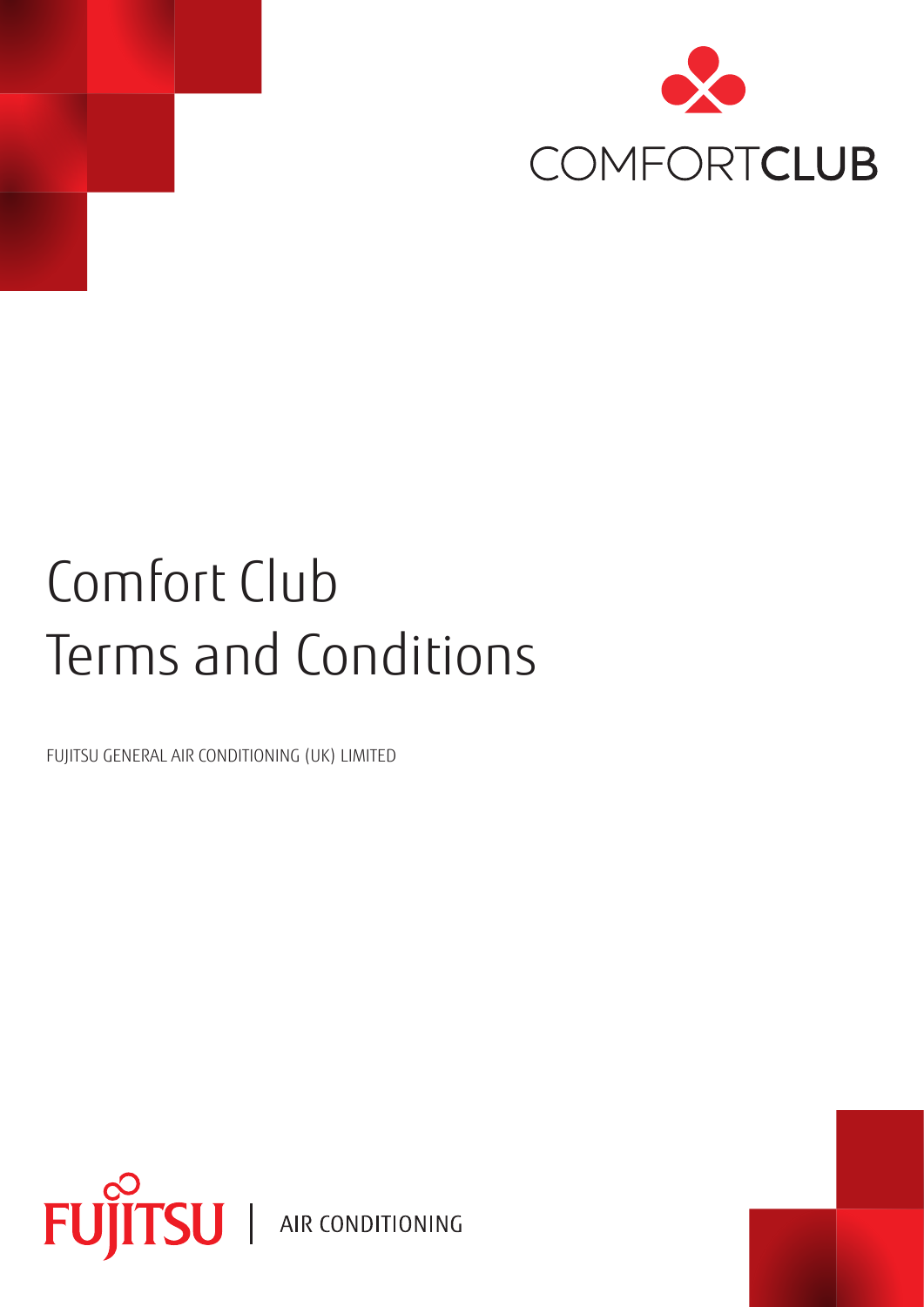#### **Terms and Conditions**

These terms apply to the Comfort Club rewards scheme (the Scheme) and govern the relationship between us (Fujitsu General Air Conditioning (UK) Ltd) and you. Your application to join the Scheme and any ongoing participation in the Scheme shall constitute your acceptance of these terms.

#### **Changes to these terms**

We reserve the right to revise these terms at any time by amending the documents on our Webpage. Please check this page from time to time to take notice of any changes we have made, as they are binding on you. Fujitsu also reserves the right to offer bonuses or special offers on certain products as selected by us from time to time and at our sole discretion.

## **Eligibility**

You may apply to become a Member by completing and signing the application form at the end of these terms and conditions and returning to the Administrator at the address shown.

You will be eligible to become a Member if you:

- Are an individual aged 18 years or over;
- Are employed or act as an officer for an Authorised Business;
- Are expressly authorised to act on behalf of an Authorised Business by an individual with sufficient authority to bind that Authorised Business (for which we may request written confirmation from time to time).
- Have fully completed and signed a registration form for the Comfort Club scheme and returned this to our administrator

At our absolute discretion, and provided you meet the eligibility criteria set out above, we may admit you as a Member of the Scheme. You will receive confirmation, or not, of your membership on the scheme from either the Distributors you have chosen or our administrator

#### **Accounts**

- Once you have been admitted as a Member, we will open an Account for you
- You may nominate up to 3 Distributors to be associated with your name
- You may have a direct account with us in addition to the nominated distributors
- Comfort Club Accounts cannot be transferred to any other legal entity regardless of whom ownership of the new entity is conferred to
- Rewards points cannot be transferred between accounts for any reason
- Membership will start from the first day of the month our administrator receives a completed and valid form either from yourself or your nominated distributor

#### **Membership Conditions**

It is a condition of your Membership that;

- You supply us with a valid email contact for Fujitsu to contact you regarding the scheme
- You supply your Companies house number, VAT Registration number OR if you do not have these for whatever reason you notify our administrator that you are operating as a Sole Trader.
- We may, at our absolute discretion, vary membership requirements in a Qualifying Year for any reason
- We reserve the right to refuse admission into the scheme, at any time, solely at our discretion.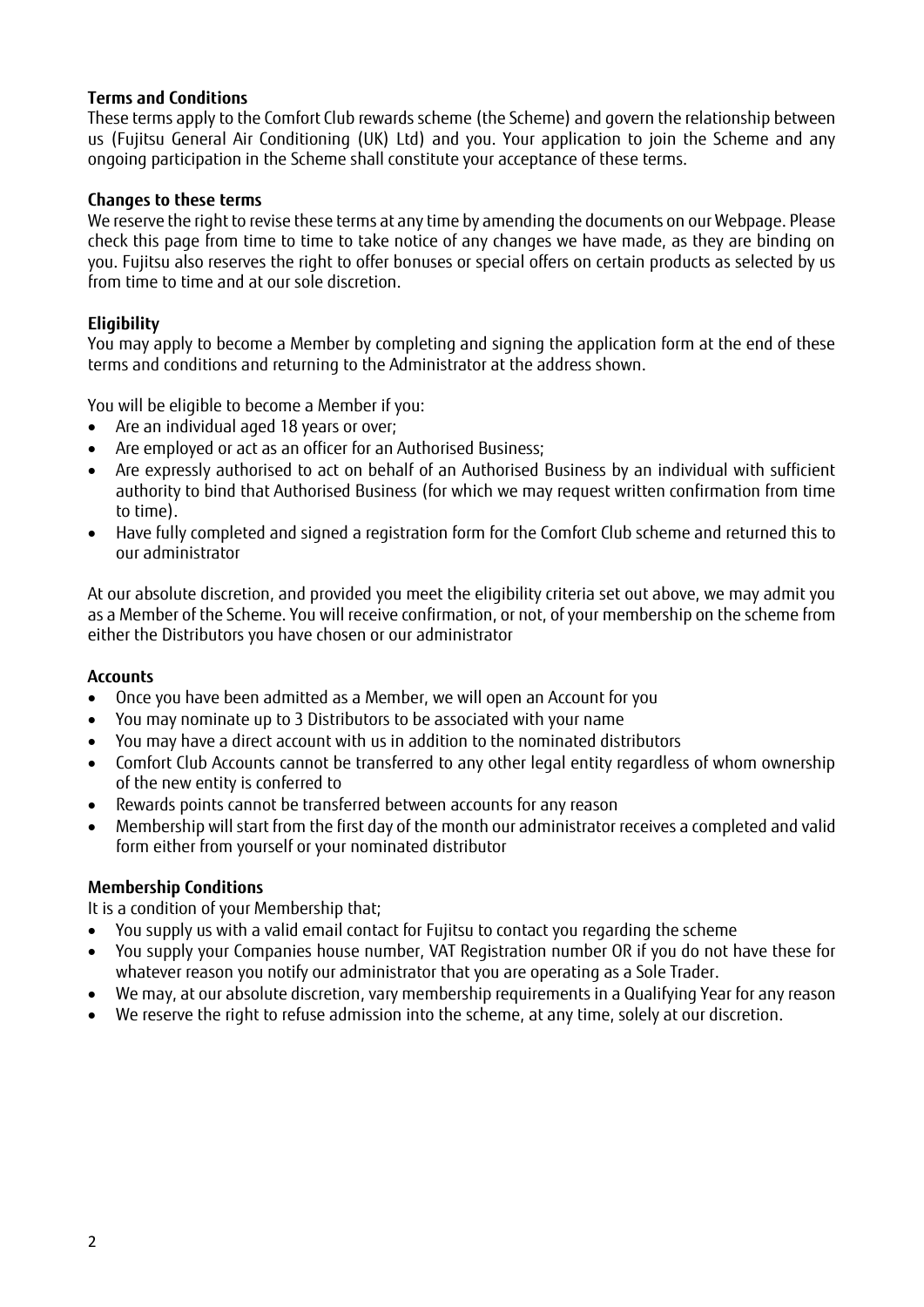## **Benefits**

- Fujitsu will convert 2% of your spend on qualifying products into Rewards Value
- Fujitsu will provide you with access to our Fujitsu Store Website
- You can use the Rewards Value to claim selected vouchers or use the balance on our Fujitsu Store Website. Selected vouchers are listed on the briefing Document and in the Voucher Points section of this document
- We may from time to time offer promotions or additional benefits as part of this scheme
- Fujitsu reserves the right to change the benefits offered from time to time and at our sole discretion.
- It is the responsibility of the members to check the terms and conditions regularly to ensure they are aware of any changes made.
- You will be provided the details on how to set up an account on our Fujitsu Store website via our administrator upon receipt of your admission into the scheme

# **Fujitsu Store Website**

All members of the scheme agree;

- To use the Fujitsu Store Website or products listed on this for their own company private use and not to use it for any commercial purpose or to distribute it
- Not to use the Fujitsu Store Website or products listed on this for any fraudulent, criminal or unlawful purpose
- Not to infringe either Fujitsu's or any other person's intellectual property rights, including but not limited to copyright, and not to delete or amend any copyright or other proprietary notices
- Not to use the Fujitsu Store Website or products listed on this in any way that Fujitsu, considers objectionable, damaging to its brand or reputation, or that we otherwise find unacceptable.
- Not to use the Fujitsu Store Website to install a brand logo, design or name belonging to another manufacturer on any of the products available unless specified in writing by Fujitsu General Air Conditioning (UK) Ltd

## **Fujitsu's liability**;

- Under or in connection with the scheme or these terms and conditions shall be limited to the Rewards Value, which, is calculated on a 12 months rolling period of your spend on qualifying products converted at 2% into Rewards Value
- Fujitsu does not accept responsibility or liability for any event which may cause the scheme to be disrupted or otherwise unavailable
- In the event that we suspend, cancel or amend the Scheme or terminate your Membership we may, at our discretion, determine that any Rewards Value accumulated to your Account will no longer be valid and that we shall not be liable to provide you with any further Benefits (whether such Benefits were requested by you prior to the Termination Event or otherwise).
- Fujitsu will allocate the Rewards Value based on purchases from either ourselves or one of our approved distributors.
- Fujitsu does not accept responsibility or liability for any incorrect information sent to us via one of our distributors.
- Insofar as is permitted by law, we, or one of our Distributors will not in any circumstances be responsible or liable to compensate you or accept any liability for any loss, damage, personal injury or death occurring as a result of your participation in the Scheme except where it is caused by our negligence or the negligence of our agents or Distributors or that of their employees.

Fujitsu, or our Distributors will not in any circumstances be responsible or liable to compensate you for Loss of profits, sales, business, or revenue, Business interruption, Loss of anticipated savings, business opportunity, goodwill or reputation, any indirect or consequential loss or damage arising in consequence of your participation in the Scheme.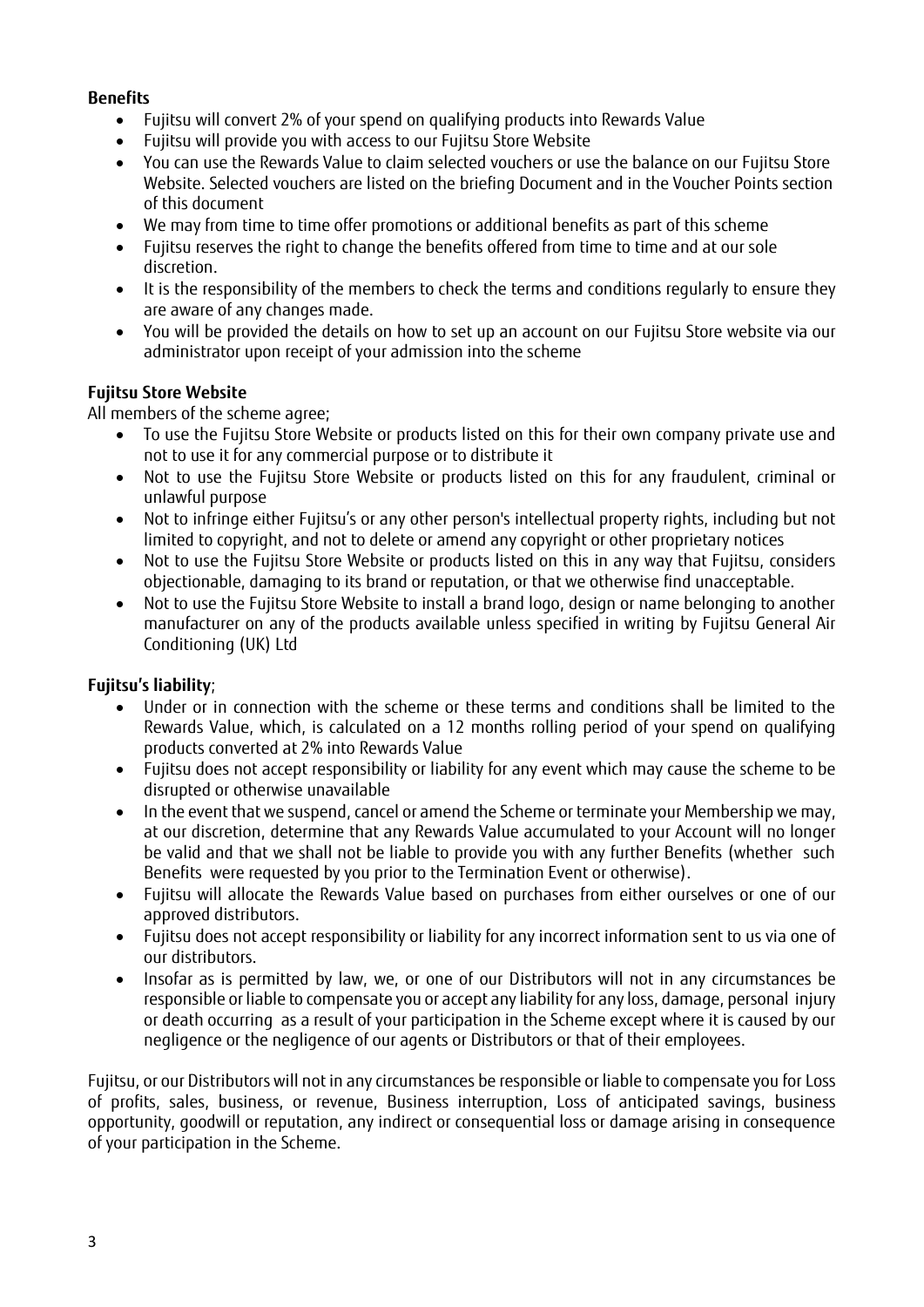Nothing in these terms excludes or limits our liability for death or personal injury arising from our negligence, or our fraud or fraudulent misrepresentation, or any other liability that cannot be excluded or limited by English law.

#### **Voucher Points;**

Voucher Points may be claimed by you whenever the Authorised Business you represent purchases Qualifying Equipment from a Distributor or ourselves direct.

#### **All Voucher points are valid for 12 months from being entered on your Comfort Club account. After this time they will expire and be removed from the account.**

- Once voucher points have expired, Fujitsu are not obliged to add them back on the account
- Claims for Vouchers must be made by using the Claim Form from the relevant Distributor, or ourselves direct, of Qualifying Equipment from that Distributor specifying the information requested on the claim form.
- There is a minimum claim amount of £50.00 and accounts with less than this amount are unable to make claims until they reach a total of greater than £50.00
- Unless otherwise stated by Fujitsu General Air Conditioning (UK) Ltd Voucher points will be redeemed in date order, oldest first.
- You may redeem Voucher Points which have accrued on an Account by requesting from us that their value be used to acquire Vouchers of equivalent value.
- We will deduct an amount of points from your total to cover Postage and Packaging of your rewards unless you have ordered an Electronic voucher. This will be outlined in the Briefing Document

The Benefits which you may acquire are limited to vouchers in denominations of £1000, £500, £200, £100, £50, £20, £10 from the following retailers: Fujitsu Store, Love2Shop, John Lewis, Amazon, Marks & Spencer, B&Q

#### **Conditions on voucher points**

- From time to time we may at our discretion vary the items, and retailers, against which Voucher Points may be redeemed.
- You may only redeem Voucher Points for vouchers if you have enough Voucher Points of equivalent value to meet the full value of such vouchers.
- In respect of redeeming Voucher Points and no cash alternative shall be available. Any vouchers requested shall be subject to availability and we are entitled to offer you an alternative at our discretion.
- Voucher Points shall have no cash value and shall not be transferable to any other promotions or schemes we provide.
- No Voucher Points may be claimed for non-Qualifying Equipment.
- Products which would normally be Qualifying Equipment may be excluded at our discretion from being considered Qualifying Equipment if such products are purchased from us by the Authorised Business you represent under any special offer or promotion which we offer from time to time.
- We may deduct any Voucher Points from your Account if such Voucher Points were added by us following your breach of these terms or if Voucher Points were added to your Account in error.
- We may from time to time offer promotions in respect of the number of Club Points which can be claimed for Qualifying Purchases (Points Promotions). We reserve the right to withdraw Points Promotions at any time and without any further notice to you.
- Any dispute in respect of the number of Voucher Points claimed, added or deducted in respect of an Account shall be determined at our absolute discretion.
- We shall use our reasonable endeavours to supply you with any vouchers claimed within 20 working days of you receiving confirmation from us that your request to redeem Voucher Points has been accepted, however time shall not be of the essence in respect of our obligations under these terms.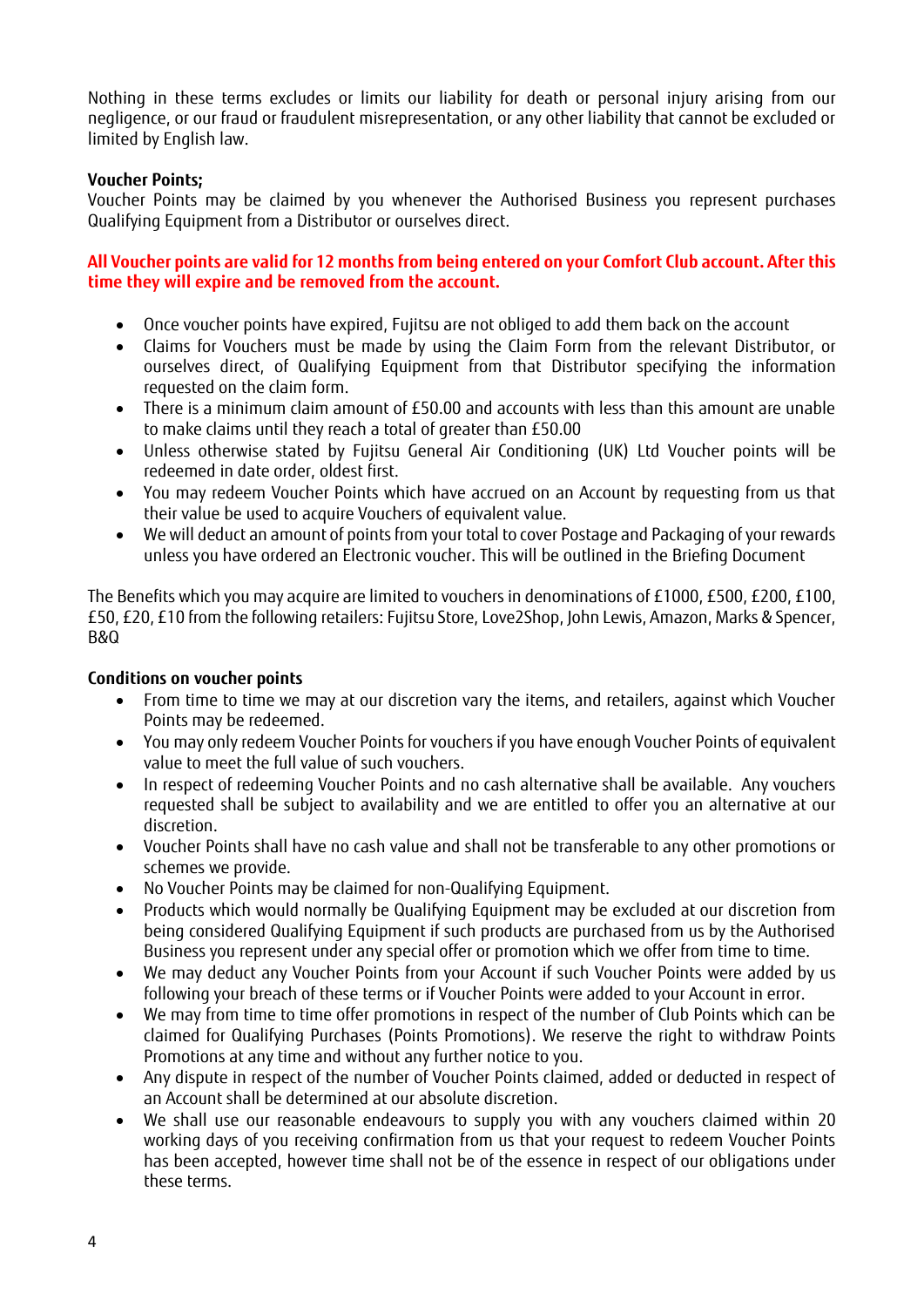# **Return of Qualifying Equipment**

If Qualifying Equipment is returned for a full or partial refund to a Distributor by you or the Authorised Business you represent after the addition of Voucher Points to an Account, we may at our discretion deduct the number of Voucher Points from that Account which are attributable to the purchase of that Qualifying Equipment. If the Account does not have sufficient Voucher Points to make the deduction, we reserve the right to deduct such Voucher Points at a later date.

## **Tax Liabilities**

- Your tax liabilities may vary according to your circumstances and we strongly recommend that you discuss such liabilities with an accountant or tax advisor before you participate in the Scheme.
- The Benefits you receive on behalf of the Authorised Business you represent; may incur tax liabilities (including but not limited to income tax, National Insurance and social security contribution liabilities). You acknowledge that any tax liability incurred in respect of benefits received by you shall be your responsibility. You agree to indemnify us against all reasonable costs, expenses and any penalty, fine or interest incurred or payable by us in connection with or in consequence of any such liability, deduction, contribution, assessment or claim.

## **Authorisation**

- We are committed to transparency and complying with all applicable laws, statutes, regulations, and codes relating to anti-bribery and anti-corruption including but not limited to the Bribery Act 2010 (Relevant Requirements).
- You agree that you will immediately terminate your Membership of the Scheme or refuse to receive any Benefits if doing so may be considered a breach by either you or us of the Relevant Requirements. You may terminate your Membership at any time by writing to our Administrator.
- You must not become a Member of the Scheme or receive any Benefits without the express authorisation of an individual with sufficient authority to bind the Authorised Business you represent.
- You must notify the Authorised Business you represent of any and all Benefits you receive under the Scheme.
- From time to time we may request written confirmation of your ongoing authorisation to be a Member of the Scheme and to receive Benefits. Such authorisation must be from an individual engaged by the Authorised Business you represent who has sufficient authority to bind that Authorised Business. You shall supply such written confirmation with 14 days of any such request.
- You agree to us directly contacting the Authorised Business you represent at any time during your Membership of the Scheme to confirm your authority to receive any Benefit or to continue your Membership.

## **Data Protection**

- By becoming a Member of the Scheme, you consent to us collecting and processing the personal information you provide to us when you apply for membership and in respect of information we request during your Membership. The information you give us may include job role and position within your Authorised Business.
- We use the information provided by you to administer the Scheme, adhere to our obligations under these terms and so that we, either directly or through our Distributors, may write to you to inform you of changes to the scheme. You consent to such receiving communications from us or our Distributors using any contact details you have provided to us or in the public domain should the information you provided at registration become invalid
- Unfortunately, the transmission of any information you provide via the internet is not completely secure. Although we will do our best to protect your personal data, we cannot guarantee the security of your data which is transmitted to our website; and any such transmission is undertaken at your own risk. Once we have received your information, we will use strict procedures and security features to try to prevent unauthorised access.